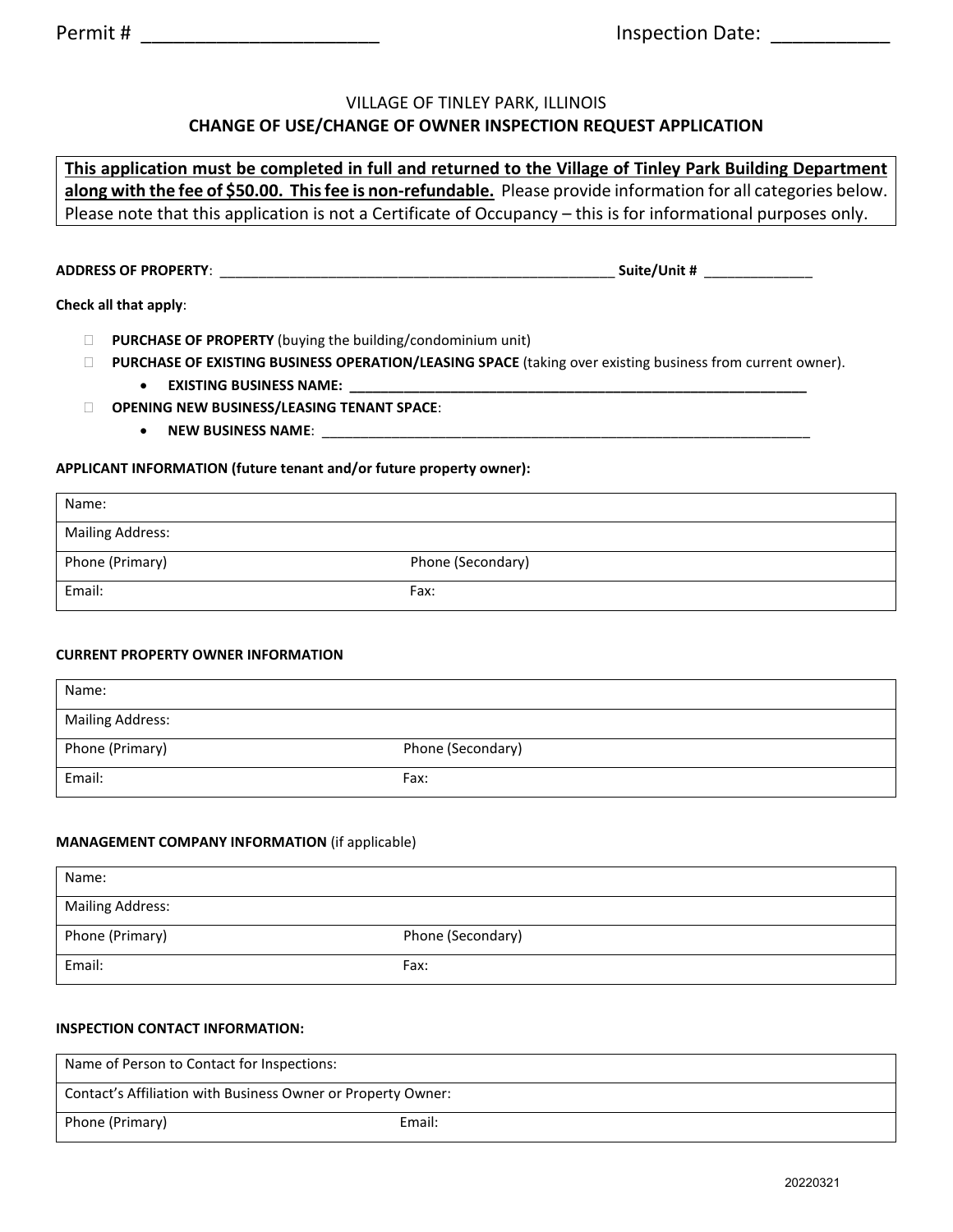## **SITE INFORMATION REQUIRED FOR PURCHASE OF PROPERTY AND/OR TENANT LEASING SPACE**

| Name of Commercial Center (if applicable):                                                                       |
|------------------------------------------------------------------------------------------------------------------|
| Major Tenant (largest space):                                                                                    |
| Number of tenants in entire building*                                                                            |
| Square Footage of entire building:                                                                               |
| Will there be modifications to the interior of the building? $\square$ No $\square$ Yes (permits required)       |
| Total Number of Parking Spaces in entire lot:                                                                    |
| Number of Handicap Parking Spaces in entire lot:                                                                 |
| Will there be modifications to the parking lot? $\square$ No $\square$ Yes (permits required)                    |
| Will there be modifications to the landscaping on the site? $\square$ No $\square$ Yes (permits may be required) |
| *Please provide the following:                                                                                   |

- Attach list of current tenant(s) name(s)
- Type of business of each tenant (example: restaurant, office, hair salon, etc.)
- Each tenants hours of operation

# **LEASING TENANT SPACE PLEASE COMPLETE ALL ITEMS ON CHECKLIST**

Please provide a company description to determine appropriate zoning district. Describe the products and/or services of your business. Please include a list any state licenses and/or certifications required to operate your business and/or required to be held by staff. Also include, if applicable, any major equipment necessary to operate your business.

 $\overline{\phantom{a}}$  , and the contract of the contract of the contract of the contract of the contract of the contract of the contract of the contract of the contract of the contract of the contract of the contract of the contrac \_\_\_\_\_\_\_\_\_\_\_\_\_\_\_\_\_\_\_\_\_\_\_\_\_\_\_\_\_\_\_\_\_\_\_\_\_\_\_\_\_\_\_\_\_\_\_\_\_\_\_\_\_\_\_\_\_\_\_\_\_\_\_\_\_\_\_\_\_\_\_\_\_\_\_\_\_\_\_\_\_\_\_\_\_\_\_\_\_\_\_\_\_\_\_\_\_\_ \_\_\_\_\_\_\_\_\_\_\_\_\_\_\_\_\_\_\_\_\_\_\_\_\_\_\_\_\_\_\_\_\_\_\_\_\_\_\_\_\_\_\_\_\_\_\_\_\_\_\_\_\_\_\_\_\_\_\_\_\_\_\_\_\_\_\_\_\_\_\_\_\_\_\_\_\_\_\_\_\_\_\_\_\_\_\_\_\_\_\_\_\_\_\_\_\_\_ \_\_\_\_\_\_\_\_\_\_\_\_\_\_\_\_\_\_\_\_\_\_\_\_\_\_\_\_\_\_\_\_\_\_\_\_\_\_\_\_\_\_\_\_\_\_\_\_\_\_\_\_\_\_\_\_\_\_\_\_\_\_\_\_\_\_\_\_\_\_\_\_\_\_\_\_\_\_\_\_\_\_\_\_\_\_\_\_\_\_\_\_\_\_\_\_\_\_ \_\_\_\_\_\_\_\_\_\_\_\_\_\_\_\_\_\_\_\_\_\_\_\_\_\_\_\_\_\_\_\_\_\_\_\_\_\_\_\_\_\_\_\_\_\_\_\_\_\_\_\_\_\_\_\_\_\_\_\_\_\_\_\_\_\_\_\_\_\_\_\_\_\_\_\_\_\_\_\_\_\_\_\_\_\_\_\_\_\_\_\_\_\_\_\_\_\_

Number of Parking Spaces Allotted to Tenant:

Square footage of tenant space:

Hours of Operation:

Maximum Number of Employees:

Restaurants Only: Number of Seats:

Medical Offices Only: Number of Exam Rooms:

#### **Will the business perform "Massage" or "Massage Therapy" services as defined by the Village of Tinley Park Ordinance No. 2015-O-060?**

- No
- $\Box$  Yes (attach and include all information, plans, details, and information related to the operating requirements of the ordinance. In addition, a Business License AND a Massage Establishment Permit/License is required. Forms are available at www.tinleypark.org. Please contact the Clerk's Office at (708) 444-5000 for questions related to these licenses.

#### **Will liquor be sold and/or consumed in the tenant space?**

- $\Box$  No
- Yes (*Liquor License is required. Please contact the Mayor's office for an appointment at (708) 444-5000.*)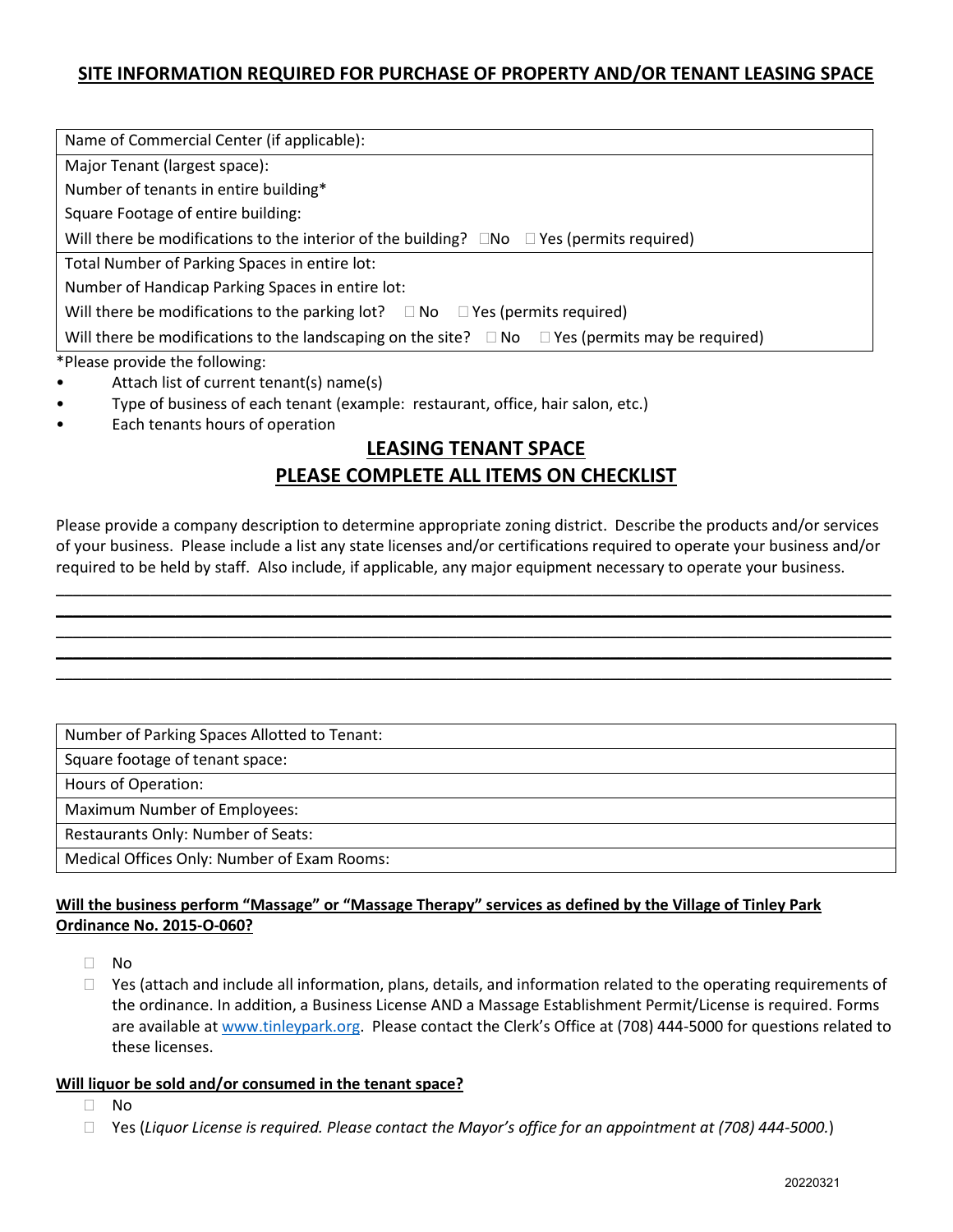#### **Will the business hold classes?**

- No
- $\Box$  Yes (attach description of classes, class schedule and age range of students)

#### **Will the business involve the use of chemicals?**

- $\Box$  No
- Yes (*attach list of chemicals)*

#### **Will there be interior modifications to the tenant space?**

- No
- Yes (*If yes, permit(s) are required.*)

#### **Will there be changes to permanent signage?**

- No
- Yes *(If yes, permit(s) are required.*)

#### **Will there be temporary signage?**

- No
- Yes *(If yes, permit(s) required.*)

#### **Will there be vehicles parking overnight?**

- No
- Yes (*If yes, please answer the following)*: Number of Vehicles \_\_\_\_\_\_\_\_\_\_\_\_\_\_\_\_ Weight type \_\_\_\_\_\_\_\_\_\_\_\_\_\_\_\_\_\_\_\_\_\_\_\_\_\_\_\_\_\_\_\_\_\_\_\_\_\_\_\_\_\_\_\_\_\_\_\_\_\_\_\_\_\_\_\_\_\_\_\_\_\_\_\_\_\_\_\_\_\_\_\_\_\_\_\_\_\_\_\_ Plate type of vehicles \_\_\_\_\_\_\_\_\_\_\_\_\_\_\_\_\_\_\_\_\_\_\_\_\_\_\_\_\_\_\_\_\_\_\_\_\_\_\_\_\_\_\_\_\_\_\_\_\_\_\_\_\_\_\_\_\_\_\_\_\_\_\_\_\_\_\_\_\_\_\_\_\_

# **BEFORE signing, please insure that ALL Requested Information Above is Provided. Incomplete Forms cannot be accepted.**

Applicant Printed Name: \_\_\_\_\_\_\_\_\_\_\_\_\_\_\_\_\_\_\_\_\_\_\_\_\_\_\_\_\_\_\_\_\_\_\_\_\_\_\_\_\_\_\_\_\_\_\_\_\_\_\_\_\_\_\_\_\_\_\_\_\_\_\_\_\_\_\_\_\_\_\_\_\_

| a signature :<br>Applicant<br>___<br>. . | iate<br><b>JULL</b><br>- - - |
|------------------------------------------|------------------------------|
|------------------------------------------|------------------------------|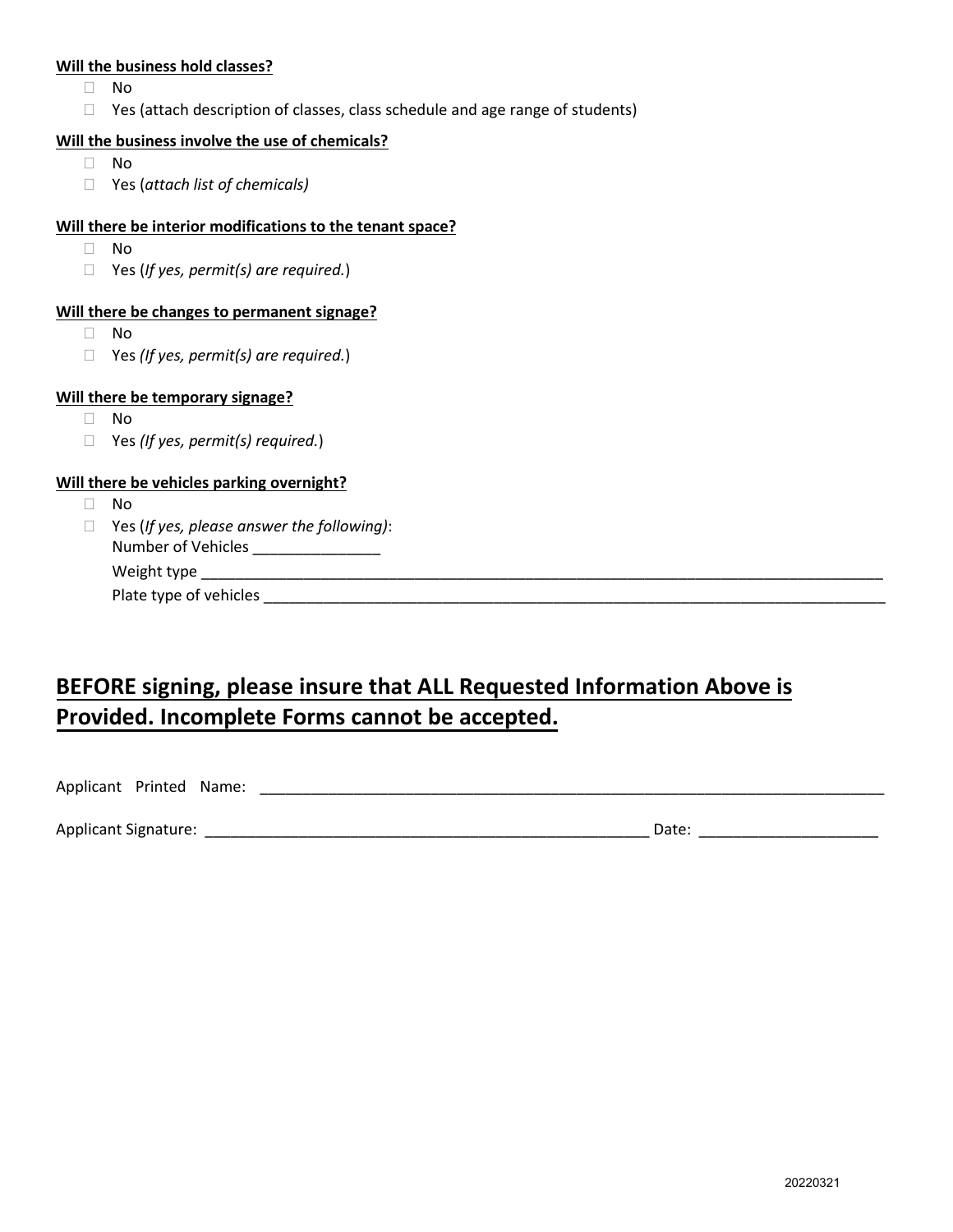# **CURRENT TENANT LISTING**

| Type of Business   |  |  |
|--------------------|--|--|
| Hours of Operation |  |  |
|                    |  |  |

| <b>Tenant Business Name</b><br><u> 2000 - 2000 - 2000 - 2000 - 2000 - 2000 - 2000 - 2000 - 2000 - 2000 - 2000 - 2000 - 2000 - 2000 - 2000 - 200</u> |
|-----------------------------------------------------------------------------------------------------------------------------------------------------|
|                                                                                                                                                     |
| Hours of Operation<br><u> 1989 - Jan Berling, menganturkan bertama di bertama dalam bertama dalam bertama dalam bertama dalam bertama d</u>         |
|                                                                                                                                                     |

| <b>Tenant Business Name</b>                  |
|----------------------------------------------|
| Type of Business ___________________________ |
|                                              |
|                                              |

٦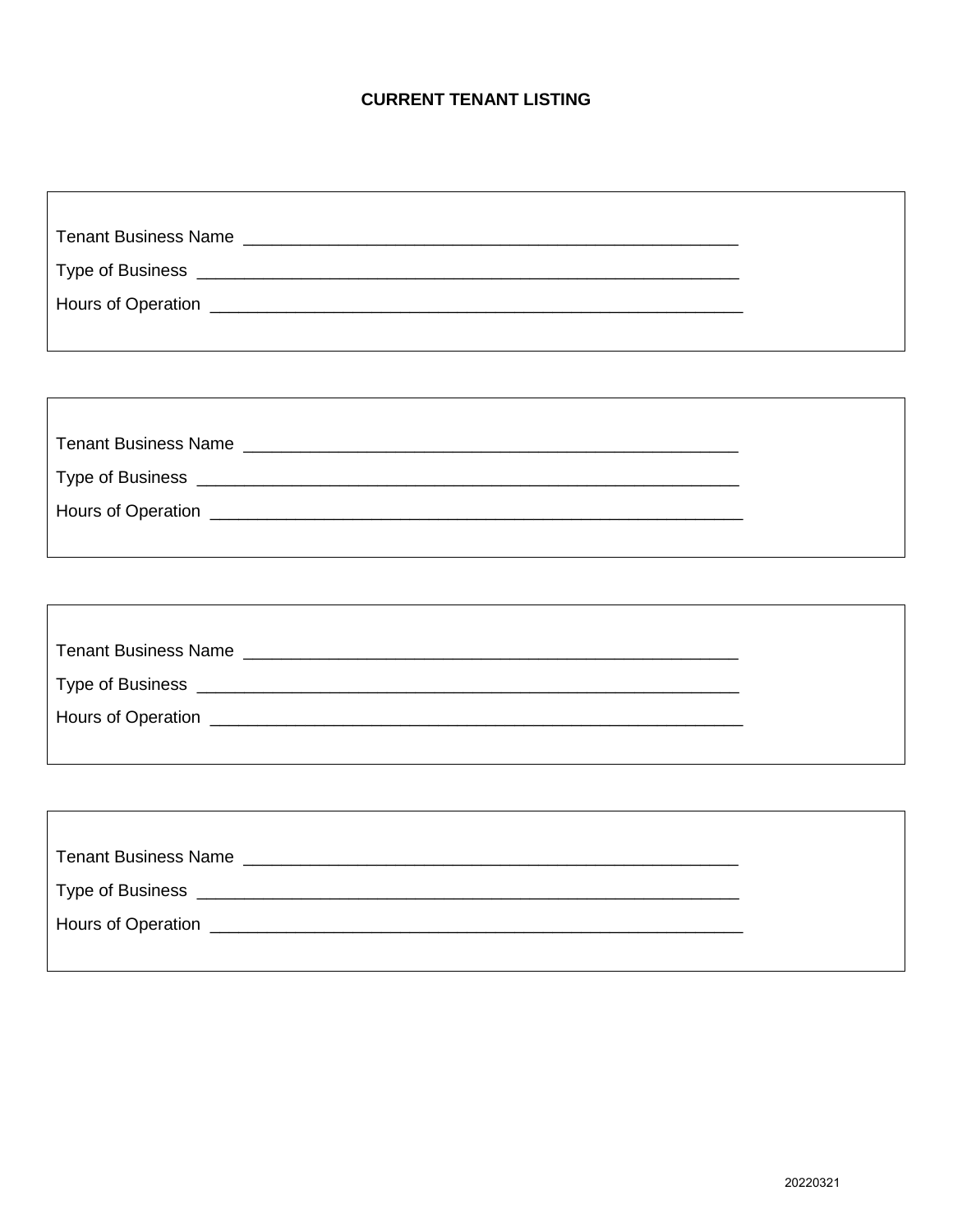# **CHANGE OF USE/CHANGE OF OWNERSHIP OCCUPANCY AND HAZARD IDENTIFICATION WORKSHEET**

# **Please indicate if any of the following activities will be conducted on the premises/property and**

|  |  | provide a brief explanation of the operational scope. |  |
|--|--|-------------------------------------------------------|--|
|  |  |                                                       |  |

| $\frac{1}{2}$<br><b>ACTIVITIES</b>                                                 | perumumi seoper<br><b>APPLICABLE</b> | <b>DESCRIPTION/QUANTITY</b> |
|------------------------------------------------------------------------------------|--------------------------------------|-----------------------------|
| 105.6.1 Aerosol products                                                           |                                      |                             |
|                                                                                    |                                      |                             |
| Manufacture, store or handle an aggregate quantity of level 2 or 3 aerosol         |                                      |                             |
| products in excess of 500 pounds net weight.                                       |                                      |                             |
| 105.6.2 Amusement buildings                                                        |                                      |                             |
| 105.6.3 Aviation facilities                                                        |                                      |                             |
| Aircraft servicing or repair & aircraft fuel-servicing.                            |                                      |                             |
|                                                                                    |                                      |                             |
| 105.6.4 Carnivals and fairs                                                        |                                      |                             |
| 105.6.5 Cellulose nitrate film                                                     |                                      |                             |
| The storage, handling or use of cellulose nitrate film in an Assembly              |                                      |                             |
| оссирапсу.                                                                         |                                      |                             |
| 105.6.6 Combustible dust-producing operations                                      |                                      |                             |
| Operation of a grain elevator, flour starch mill, feed mill, or plant pulverizing  |                                      |                             |
| aluminum, coal, cocoa, magnesium, spices, sugar or other dust producing            |                                      |                             |
|                                                                                    |                                      |                             |
| operations.<br>105.6.7 Combustible fibers                                          |                                      |                             |
|                                                                                    |                                      |                             |
| Storage & handling of combustible fibers in quantities $>100$ cubic feet.          |                                      |                             |
| 105.6.8 Compressed gases                                                           |                                      |                             |
| Storage, use and handling at normal temperature and pressure of compressed         |                                      |                             |
| gases. (corrosive, flammable $>$ 200 cu.ft., any amount of toxic, highly toxic or  |                                      |                             |
| pyrophoric material)                                                               |                                      |                             |
| 105.6.10 Cryogenic fluids                                                          |                                      |                             |
| Production, storage and transport on site, use, handle or dispensing. $(>I$ gallon |                                      |                             |
| of flammable, $>60$ gallons of inert, $>10$ gallons of oxidizing material and any  |                                      |                             |
| amount of material that is a physical/health hazard)                               |                                      |                             |
| 105.6.11 Cutting and welding                                                       |                                      |                             |
|                                                                                    |                                      |                             |
| 105.6.12 Dry cleaning plants                                                       |                                      |                             |
| Engage in the business of dry cleaning or to change to a more hazardous            |                                      |                             |
| cleaning solvent.                                                                  |                                      |                             |
| 105.6.13 Exhibits and trade shows                                                  |                                      |                             |
| Describe the type of vendors present and any expected hazardous operations         |                                      |                             |
| (vehicle display, cooking etc.)                                                    |                                      |                             |
| 105.6.14 Explosives                                                                |                                      |                             |
| Manufacture, storage, handling, sale or use of any quantity of explosives,         |                                      |                             |
| explosive materials, fireworks or pyrotechnic effects.                             |                                      |                             |
| 105.6.15 Fire hydrants and valves on premises                                      |                                      |                             |
| Use of or access to fire hydrants or valves intended for fire suppression          |                                      |                             |
| purposes.                                                                          |                                      |                             |
| 105.6.16 Flammable and combustible liquids                                         |                                      |                             |
| Storage & handling of Class I liquids > 5 gallons, Class II/III liquids > $25$     |                                      |                             |
| gallons including above ground tanks, diesel generators, safety cans etc.          |                                      |                             |
| 105.6.17 Floor finishing                                                           |                                      |                             |
|                                                                                    |                                      |                             |
| Floor finishing or surface operations exceeding 350 square feet using Class I or   |                                      |                             |
| II liquids.                                                                        |                                      |                             |
| 105.6.18 Fruit and crop ripening                                                   |                                      |                             |
| Fruit or crop ripening using ethylene gas.                                         |                                      |                             |
| 105.6.19 Fumigation and thermal insecticidal fogging                               |                                      |                             |
| Storage of flammable or toxic fumigants for the purpose of fumigation.             |                                      |                             |
| 105.6.20 Hazardous materials                                                       |                                      |                             |
| Any site storage, dispensing or use and handling of hazardous materials            |                                      |                             |
| 105.6.21 Hazardous production material (HPM) facilities                            |                                      |                             |
| Hazardous materials used to produce materials or stored on site.                   |                                      |                             |